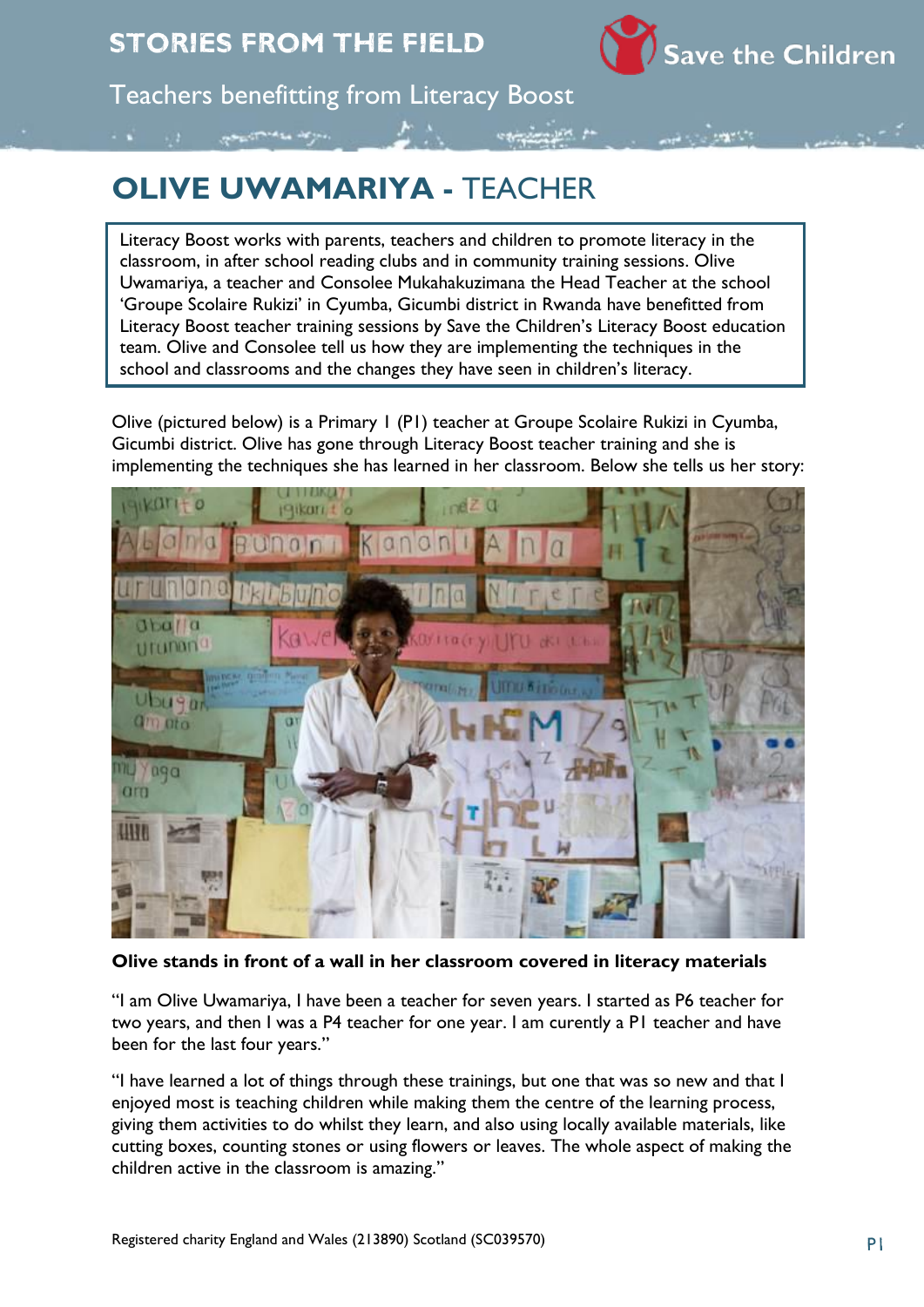Olive tells us about how her teaching has improved using these new techniques, and the impact it has had on children's learning:

"Every child loves it, even the weak student who does not know how to use the pen and a notebook can learn using these ways. And the one who somehow had forgotten a pen or a notebook, or whose family can't afford them, they still get the chance to learn and understand like everyone else.

One more thing that I never knew before is the way to teach the alphabet at the very beginning, not teaching them at the end of the semester or in the middle. So now we teach them in the beginning, and children can know the alphabet and that improves their literacy before they even know how to read properly.

We also learned about teaching the basic sound of a letter. For example if I am teaching the letter S, I will first teach its basic sound, then with them we will add the vowels accordingly Si Su So Sa Se. That helps the children to know the difference between the proper sound of a consonant and its various sounds when it's followed by vowels. Another thing is to have the teaching materials hang on classroom walls. I never knew that children could learn from that, but it has improved their literacy so much because even if it can be a newspaper, they will find a letter they know and read it. They can also be attracted by the images and relate them to the words on them."

Olive tells us about some of the challenges that she used to encounter, and how the training has helped her to overcome them:

"As a teacher I used to be the main actor in the classroom, and have so little involvement with the children. But now Save the Children taught us to be more like guides and involve the children instead. Before, as a teacher I was overwhelmed. I used to do everything - read for them, explain, give them orders…but now I teach in a more playful way, and they still learn efficiently."



**Primary school students at Groupe Scolaire Rukizi during a reading lesson**

Registered charity England and Wales (213890) Scotland (SC039570) P2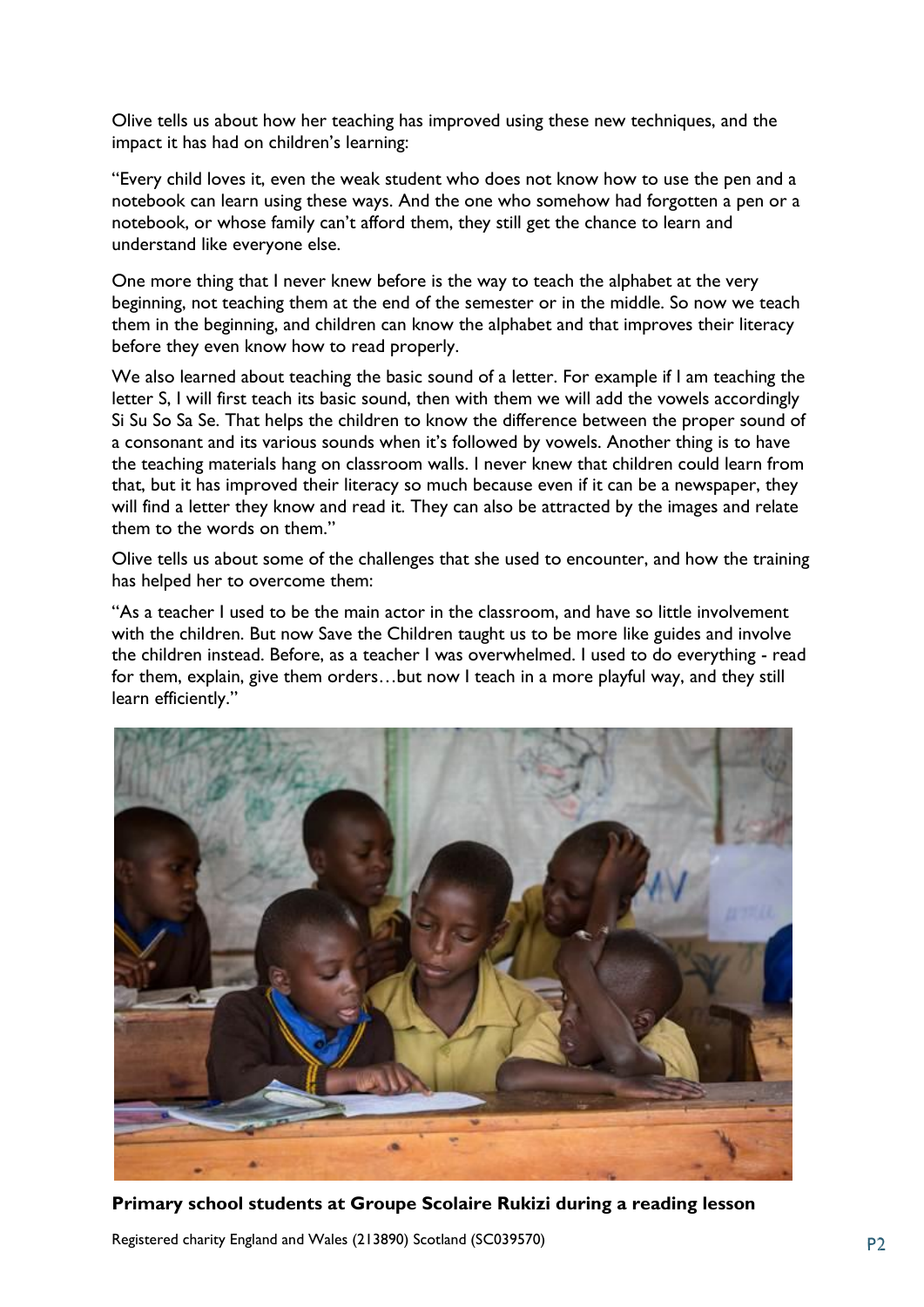Olive explains that:

"No child is left behind anymore because they don't have the necessary materials. Now even when a child has no notebook, they still learn because they also use other materials. I will still mark them and they are able to pass and go on to the next grade.

I have been teaching P1 for the last four years, but this is the first year I am seeing sharp children who are more open and can read better than all the other children in the previous years. This is because I have applied the skills I learned in the Save the Children training."

Olive describes how her classroom used to look before she received the Save the Children training, and the difference creating print-rich wall displays has had on the children:

"Before we received Save the Children's training, our classrooms used to be bare - just brick, and nothing more. We would prepare lessons on a daily basis, and I didn't believe that hanging them would make any difference to the learning process. But now we have a print rich environment and even when I step out of the classroom children don't just make noise. Instead, they get busy looking at the images and reading. Even when they come early to school, instead of only playing outside, they come in the classroom because they enjoy it.

We also never knew that a P1 child could read, but since Save the Children provided books in classrooms, they actually do read them. The one who asked for it for the first time, I asked him to share the story with the class after reading the book, and he did, and many other borrowed the books afterwards."

Finally, Olive told us her opinions on why learning to read is important for Rwandan children's future:

"First, children will be more exposed to the open world, it will widen their horizons, because they will have access to newspapers and books and they will not be limited about what they can learn. They can also get moral lessons from the stories they read, and those lessons shape them into noble people who can fit into society. Then the major importance is that they will pass it on to the next generations, and Rwanda will become a nation of readers and writers."

Translated from Kinyarwanda by Natasha Nishimwe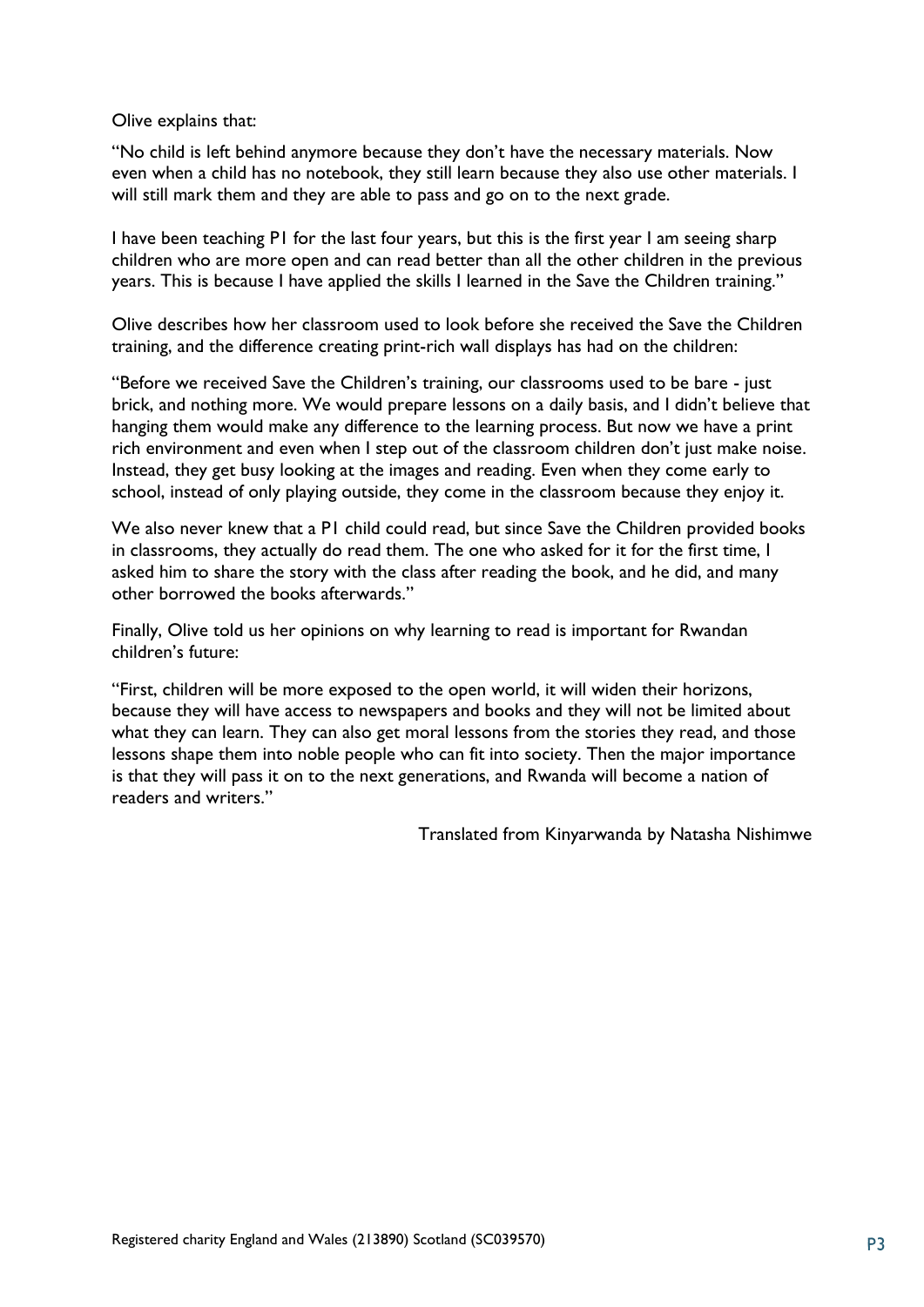## **CONSOLEE MUKAHAKUZIMANA –** HEAD TEACHER



**Head Teacher Consolee Mukahakuzimana at Groupe Scolaire Rukizi school**

Consolee (pictured above) is the Head Teacher at Groupe Scolaire Rukizi in Cyumba, Gicumbi district, where teachers like Olive are participating in Save the Children's Literacy Boost training and implementing the techniques they learn in their classrooms. Consolee tells us about how she became a head teacher, and the changes she has witnessed in her school since Save the Children's Literacy Boost activities began in her school in 2013.

"I am Consolee, the head teacher of Groupe Scolaire Ruziki, in Cyumba sector, Gicumbi District. I have been in the education sector for 25 years. Within those years I have been a head teacher for nine years, and a head at this school for the last two years."

"Save the Children started training our teachers about literacy practices towards the end of last year (2013) and since then we have seen tremendous changes in the whole learning process….Collaboration between the teachers and the students (has improved) as they interact more and that has improved the quality of learning."

"We now have speaking walls (print-rich classrooms). Our classroom walls used to be bare with nothing on the walls, but Save the Children taught us the importance of having print materials on the walls and now our classes are wonderfully colourful. The students enjoy it so much. They come to school early and spend time looking at the pictures on the walls and talking about them, many of them do not know how to read yet, but they definitely learn a lot from them."

"The students participate in the making of those materials. Some they make in class with the teachers, others they make at home with their parents and bring them to the classroom.